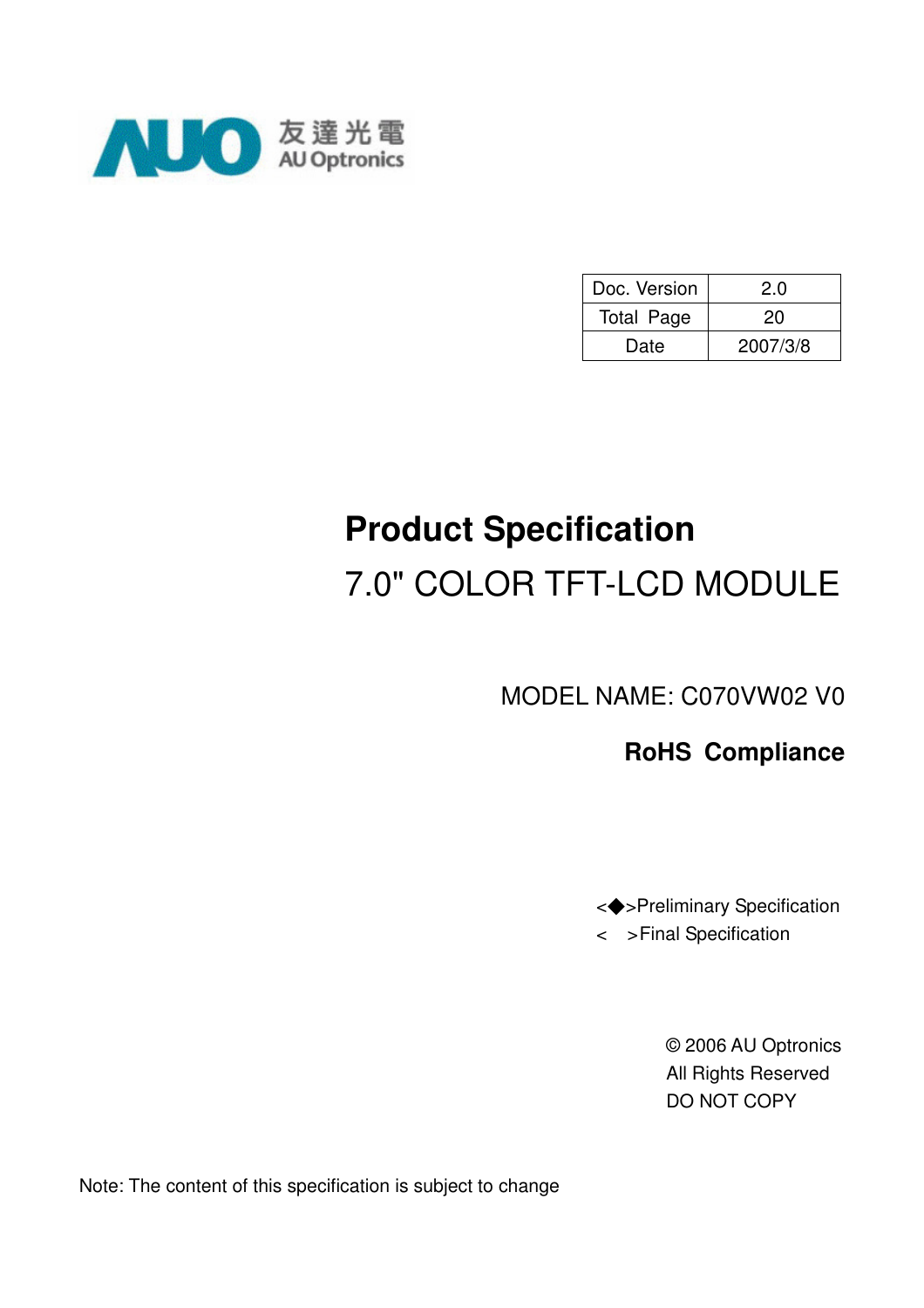

| Version | 2.0  |
|---------|------|
| Page:   | 2/20 |

#### **Record of Revision**

|     | <b>Version Revise Date Page</b> |    | <b>Description</b>                                       |
|-----|---------------------------------|----|----------------------------------------------------------|
| 0.0 | 8.Dec, 2005                     | -- | <b>Draft specification</b>                               |
| 0.1 | 21.Apr, 2006                    | 5  | General Description - added backlight unit specification |
|     |                                 | 6  | $2.1.1 -$ Updated connector type                         |
|     |                                 | 8  | 2.2 - Modified VCOM                                      |
|     |                                 | 8  | 3.1 - Modified AVDD                                      |
|     |                                 | 8  | 3.1 - Modified VCOM                                      |
|     |                                 | 9  | 3.3 & 3.4 - Modified AVDD condition                      |
|     |                                 | 12 | 5 – Modified response time Tr=6ms, Tf=10ms               |
|     |                                 | 12 | 5 – Updated viewing angle                                |
|     |                                 | 15 | 7 – Updated front view outline dimension                 |
|     |                                 | 16 | 7 – Updated rear view outline dimension                  |
|     |                                 | 17 | $ 8 -$ Updated pcaking Form                              |
|     |                                 | 18 | $ 9.1 -$ Added gamma circuit                             |
|     |                                 | 19 | 9.2 – Modified power on/off sequence                     |
| 0.2 | 12. May 2006                    | 8  | Updated V1~V5 MAX=                                       |
|     |                                 | 16 | 6 – Update Outline Dimension – Front View                |
| 0.3 | 26. May 2006                    | 15 | Updated the vibration test conditions                    |
| 0.4 | 13.Jul 2006                     | 8  | Updatd backlight connector type                          |
|     |                                 | 12 | Updated pin description of connector                     |
| 1.0 | 26.Sep 2006                     | 13 | Defined white chromaticity                               |
| 1.1 | 13 Oct 2006                     | 6  | Modified connector type                                  |
| 2.0 | 8 Mar 2007                      | 17 | Updated mechanical drawing (alignment)                   |
|     |                                 |    |                                                          |
|     |                                 |    |                                                          |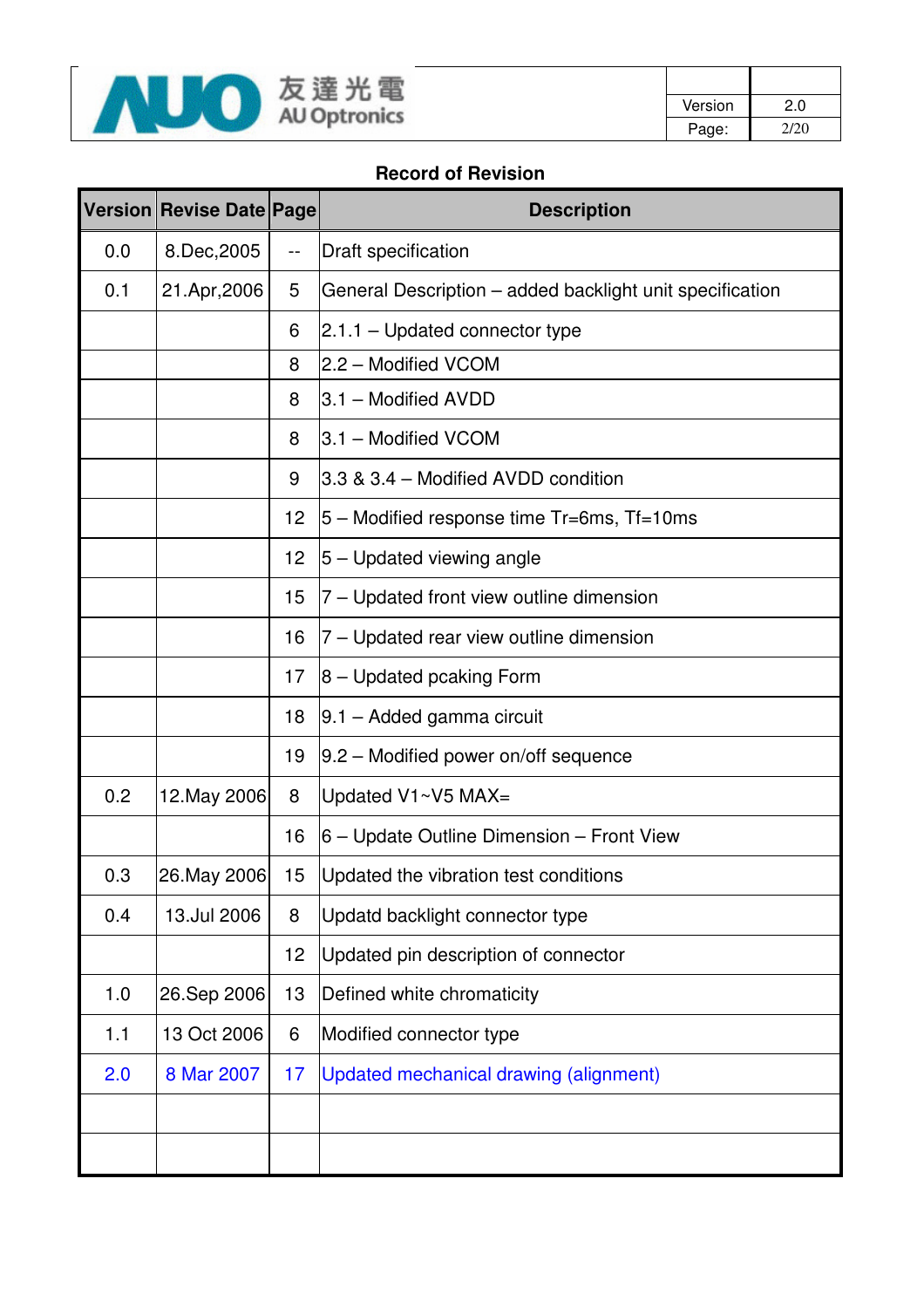

| Version | 2.0  |
|---------|------|
| Page:   | 3/20 |

# Contents

| $\mathbf 1$ |     |  |
|-------------|-----|--|
| 2.          |     |  |
|             | 2.1 |  |
|             | 2.2 |  |
| 3.          |     |  |
|             | 3.1 |  |
|             | 3.2 |  |
|             | 3.3 |  |
|             | 3.4 |  |
|             | 3.5 |  |
| 4.          |     |  |
| 5.          |     |  |
| 6.          |     |  |
| 7.          |     |  |
| 8.          |     |  |
|             | 8.1 |  |
|             | 8.2 |  |
|             |     |  |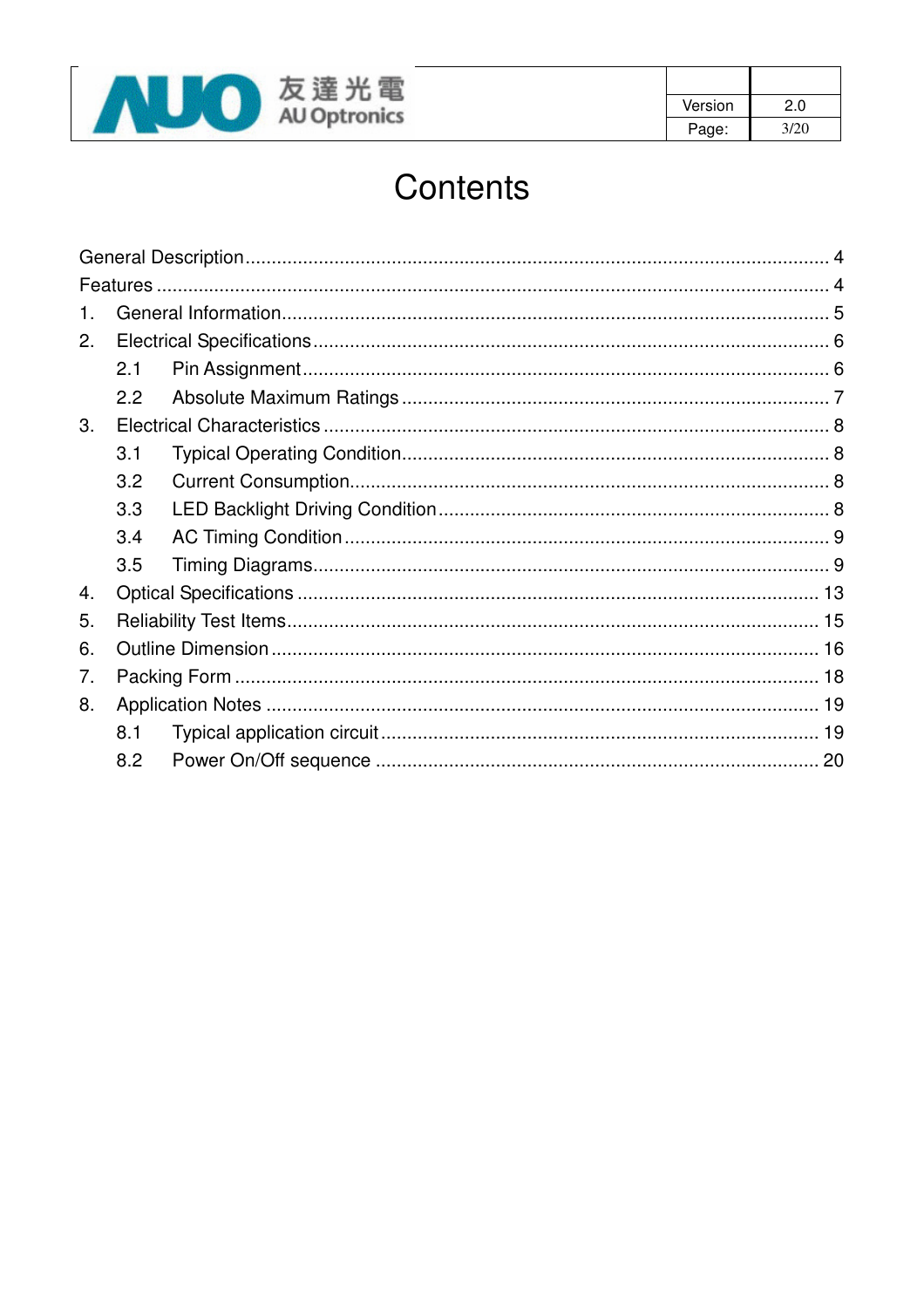

| Version | 2.0  |
|---------|------|
| Page:   | 4/20 |

### **General Description**

The AUO Color amorphous silicon Thin Film Transistor LCD module is an active matrix Liquid Crystal Display produced by making the most of AUO's expertise in Flat Panel Display technologies having a 16:9 aspect ratio whose main application is navigation of automotive field.

### **Features**

- 15:9 aspect ratio suitable in wide-screen systems
- Higher resolution image composed of 384,000 pixel elements
- Wide viewing angle technology
- High contrast by Super Wide View technology
- Robust module design by using COG mounting technology
- Wide range of options input format by PCB design
- **•** TN-normally white mode
- High power LEDs backlight with Mercury-free solution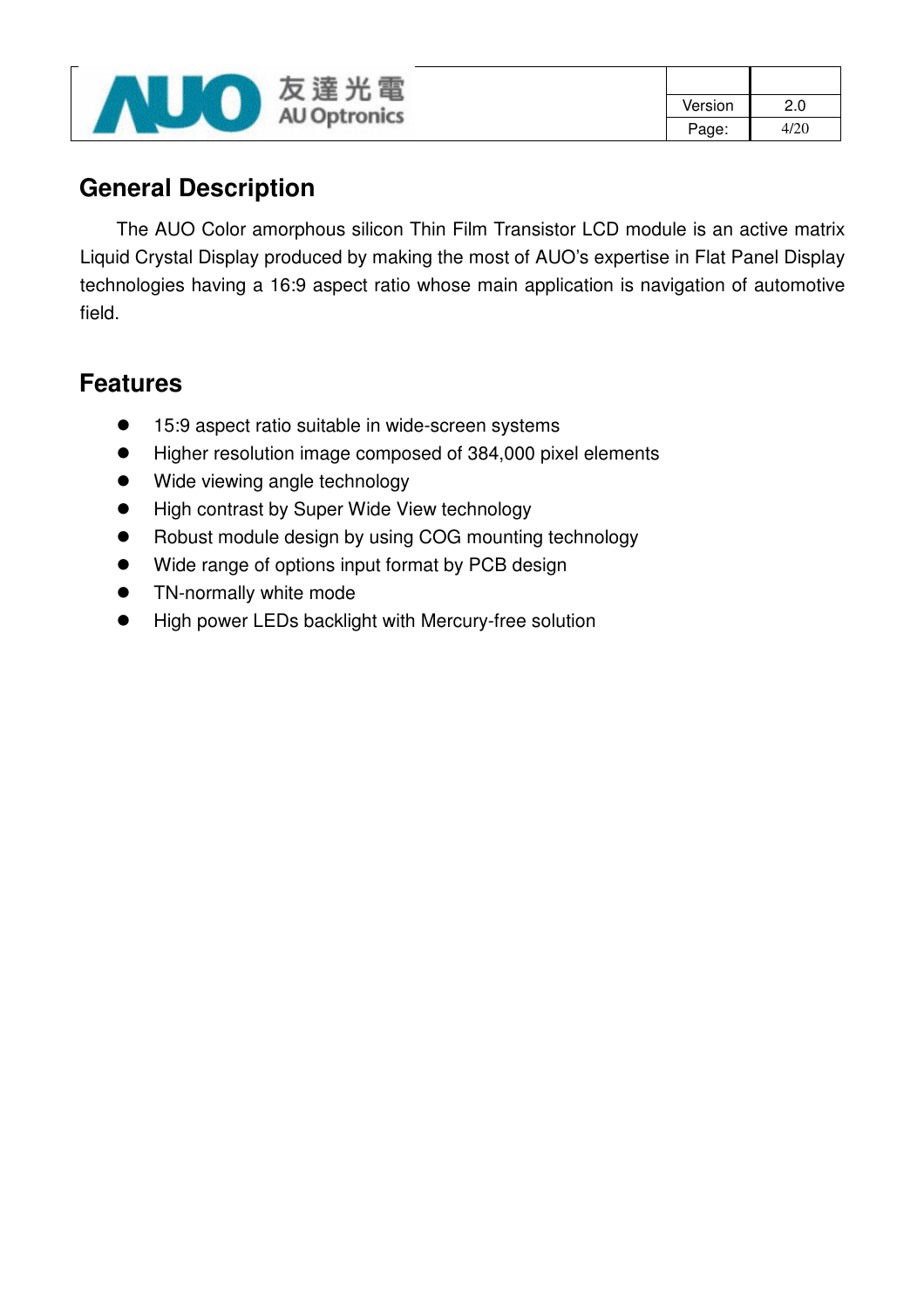

| Version | 2.0  |
|---------|------|
| Page:   | 5/20 |

## **1. General Information**

| NO.            | <b>Item</b>                | <b>Unit</b> | <b>Specification</b>                          | <b>Remark</b>     |
|----------------|----------------------------|-------------|-----------------------------------------------|-------------------|
|                | <b>Display Resolution</b>  | dot         | 800RGB(H)×480(V)                              |                   |
| $\overline{2}$ | <b>Active Area</b>         | mm          | 152.40(H)×91.44(V)                            |                   |
| 3              | <b>Screen Size</b>         | inch        | 7.0(Diagonal)                                 |                   |
| 4              | <b>Pixel Pitch</b>         | mm          | 0.0635xRGB(H)x0.1905(V)                       |                   |
| 5              | <b>Color Configuration</b> |             | R. G. B. Stripe                               | Note 1            |
| 6              | <b>Color Depth</b>         |             | 262K Colors                                   | Note 2            |
| $\overline{7}$ | <b>Overall Dimension</b>   | mm          | $165.0(H) \times 104.0(V) \times 5.5/9.15(T)$ | Note <sub>3</sub> |
| 8              | Weight                     | g           | 150                                           |                   |
| 9              | Panel surface treatment    |             | $AG(5% \text{ haze})$                         |                   |
| 10             | <b>Display Mode</b>        |             | Normally White                                |                   |
| 11             | <b>Backlight Unit</b>      |             | <b>High Power LEDs</b>                        |                   |

Note 1: Below figure shows the dot stripe arrangement.



Note 2: The 262K color display depends on 6-bit data signal input.

Note 3: The thickness is 5.5mm at the thin side and 9.15mm at the thick side (with PCB). Please refer to Sec 6, Outline Dimension for more details.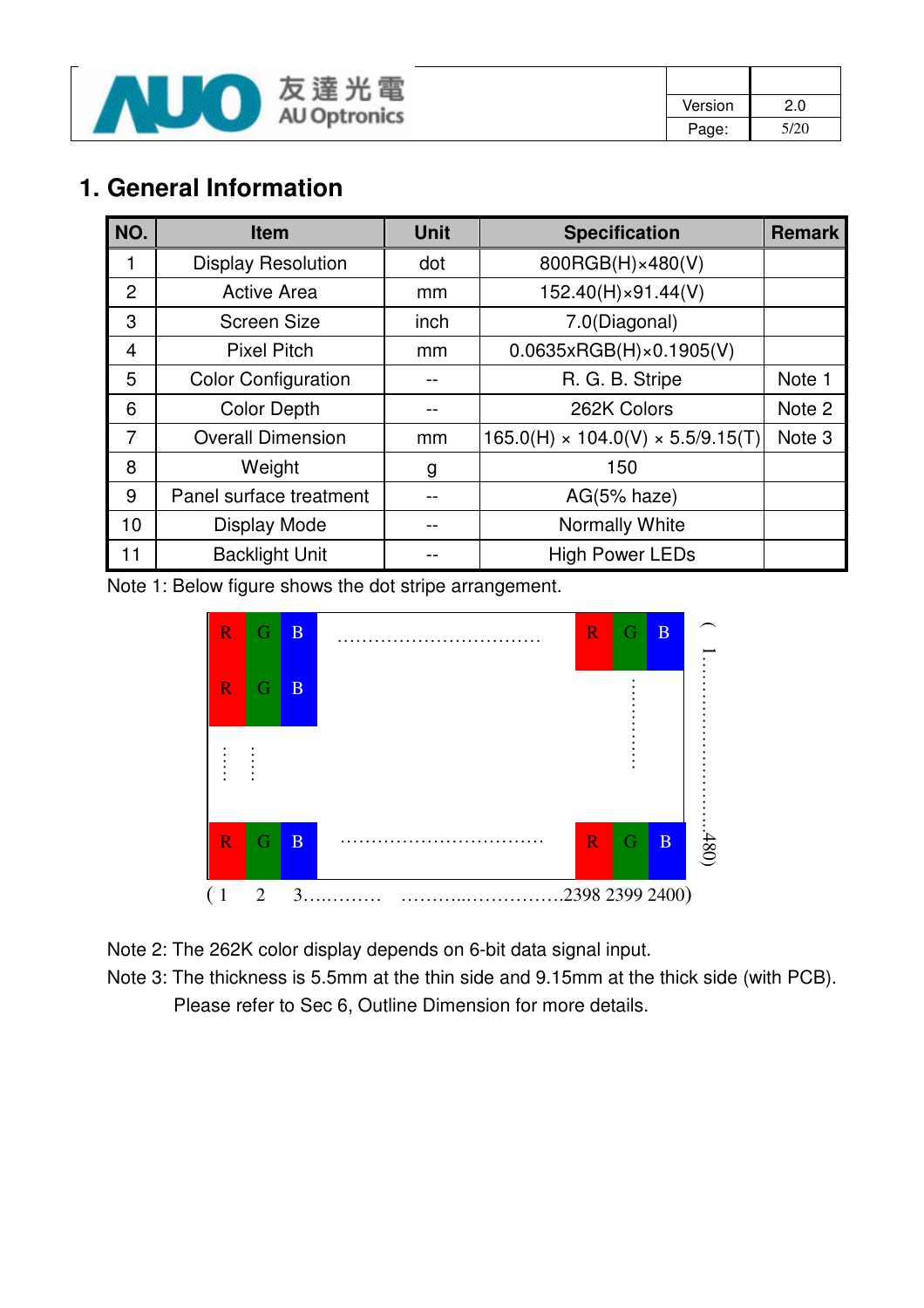

| Version | 2.0  |
|---------|------|
| Page:   | 6/20 |

# **2. Electrical Specifications**

### **2.1 Pin Assignment**

| <b>Pin No</b>  | <b>Symbol</b>  | I/O          | <b>Function</b>                              | <b>Remark</b> |
|----------------|----------------|--------------|----------------------------------------------|---------------|
| 1              | <b>GND</b>     | P            | Ground for gate drive                        |               |
| $\overline{2}$ | <b>VCC</b>     | P            | Digital voltage for gate driver              |               |
| 3              | <b>VGL</b>     | P            | TFT low voltage                              |               |
| 4              | <b>VGH</b>     | P            | TFT high voltage                             |               |
| 5              | <b>STVL</b>    | I/O          | Start pulse signal input/output (Vertical)   |               |
| 6              | <b>STVR</b>    | I/O          | Start pulse signal input/output (Vertical)   |               |
| $\overline{7}$ | <b>CKV</b>     | $\mathbf{I}$ | CLK (Vertical)                               |               |
| 8              | U/D            | $\mathbf{I}$ | Up or Down display control                   |               |
| 9              | <b>OEV</b>     | $\mathbf{I}$ | Output enable                                |               |
| 10             | <b>VCOM</b>    |              | <b>VCOM</b> voltage                          |               |
| 11             | DIO1           | I/O          | Start pulse signal input/output (Horizontal) |               |
| 12             | <b>AVDD</b>    | P            | Analog voltage for source driver             |               |
| 13             | <b>AVSS</b>    | P            | Analog ground for source driver              |               |
| 14             | <b>GND</b>     | P            | Digital ground for source driver             |               |
| 15             | <b>VCC</b>     | P            | Digital voltage for source driver            |               |
|                | (DVDD)         |              |                                              |               |
| 16             | <b>EDGSL</b>   | Ш            | Select raising edge or raising/falling edge  |               |
| 17             | <b>CLK</b>     | $\mathsf{l}$ | Sample CLK                                   |               |
| 18             | SHL(R/L)       |              | Right or Left display control                |               |
| 19             | R <sub>0</sub> |              | Red data                                     |               |
| 20             | R1             |              | Red data                                     |               |
| 21             | R <sub>2</sub> |              | Red data                                     |               |
| 22             | R <sub>3</sub> |              | Red data                                     |               |
| 23             | R4             |              | Red data                                     |               |
| 24             | R <sub>5</sub> |              | Red data                                     |               |
| 25             | G <sub>0</sub> |              | Green Data                                   |               |
| 26             | G <sub>1</sub> |              | Green Data                                   |               |
| 27             | G <sub>2</sub> |              | Green Data                                   |               |

Connector type: PF050-O50B-C20 or compatible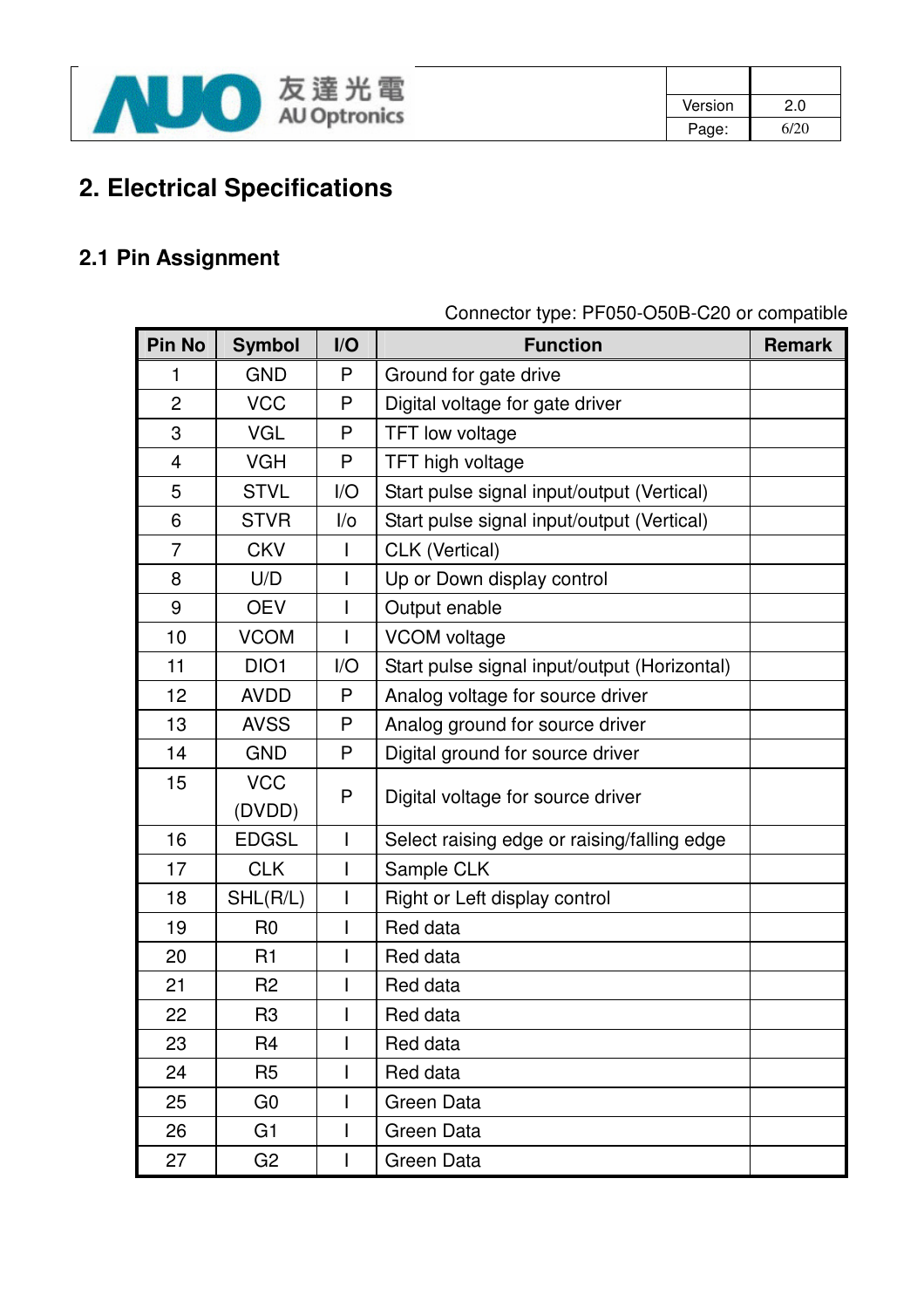

| Version | 2.0  |
|---------|------|
| Page:   | 7/20 |

| 28 | G <sub>3</sub>   |     | Green Data                                   |
|----|------------------|-----|----------------------------------------------|
| 29 | G <sub>4</sub>   |     | Green Data                                   |
| 30 | G <sub>5</sub>   |     | <b>Green Data</b>                            |
| 31 | V <sub>1</sub>   |     | Reference voltage                            |
| 32 | V <sub>2</sub>   |     | Reference voltage                            |
| 33 | V <sub>3</sub>   |     | Reference voltage                            |
| 34 | V <sub>4</sub>   |     | Reference voltage                            |
| 35 | V <sub>5</sub>   |     | Reference voltage                            |
| 36 | V <sub>6</sub>   |     | Reference voltage                            |
| 37 | V <sub>7</sub>   |     | Reference voltage                            |
| 38 | V <sub>8</sub>   |     | Reference voltage                            |
| 39 | V <sub>9</sub>   |     | Reference voltage                            |
| 40 | V10              |     | Reference voltage                            |
| 41 | B <sub>0</sub>   |     | <b>Blue Data</b>                             |
| 42 | B1               |     | <b>Blue Data</b>                             |
| 43 | <b>B2</b>        |     | <b>Blue Data</b>                             |
| 44 | B <sub>3</sub>   |     | <b>Blue Data</b>                             |
| 45 | <b>B4</b>        |     | <b>Blue Data</b>                             |
| 46 | <b>B5</b>        |     | <b>Blue Data</b>                             |
| 47 | LD (OEH)         |     | Latch and switch data to output              |
| 48 | <b>REV</b>       |     | Control data are inverted or not             |
| 49 | <b>POL</b>       |     | Polarity selection                           |
| 50 | DIO <sub>2</sub> | I/O | Start pulse signal input/output (Horizontal) |

I: Input pin; O: Output pin; VI: Voltage Input; VO: Voltage Output; P: Power

### **2.2 Absolute Maximum Ratings**

| <b>Items</b>         | <b>Symbol</b>  | <b>Product Specification</b> | Unit |            |   |  |
|----------------------|----------------|------------------------------|------|------------|---|--|
|                      |                | Min.                         | Typ. | Max.       |   |  |
|                      | <b>Vcc</b>     | $-0.3$                       |      | 5          | V |  |
|                      | <b>AVDD</b>    | $-0.5$                       |      | 12         | V |  |
| Power Voltage        | <b>VGH</b>     | $-0.3$                       |      | 18         | V |  |
|                      | <b>VGL</b>     | $-15$                        |      | 0.3        | V |  |
|                      | <b>VGH-VGL</b> |                              |      | 33         | V |  |
| Input Signal Voltage | Vi             | $-0.3$                       |      | $Vcc+0.3$  | V |  |
|                      | Vref(V1~V5)    | 0.4AVDD                      |      | $AVDD+0.3$ | V |  |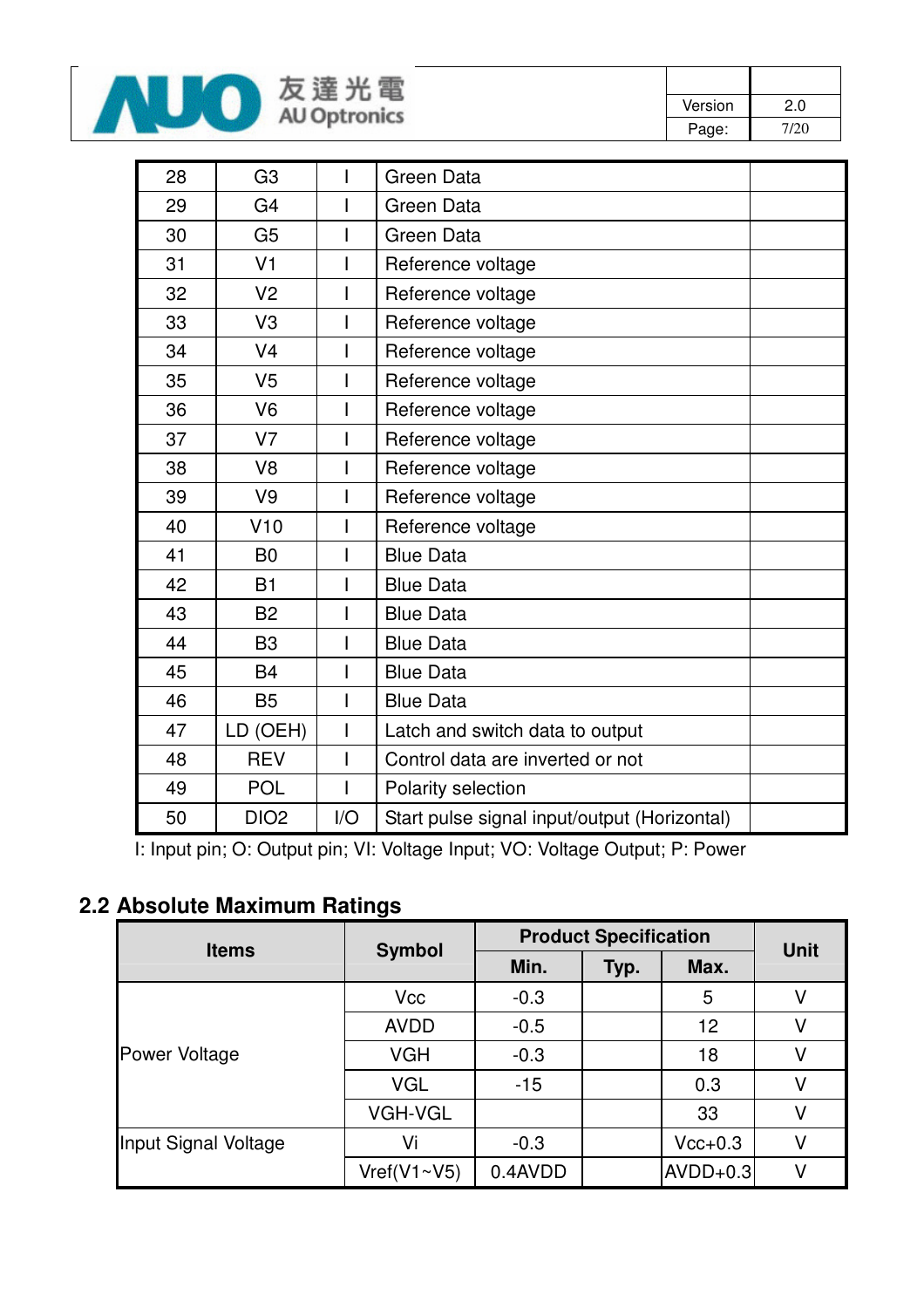

| Version | 2.0  |
|---------|------|
| Page:   | 8/20 |

|                              | Vref(V6~V10) | $-0.3$ |      | 0.6AVDD |        |
|------------------------------|--------------|--------|------|---------|--------|
|                              | <b>VCOM</b>  | 4.0    |      | 4.4     |        |
| <b>Operating Temperature</b> | Topa         | $-30$  |      | 85      | $\sim$ |
| Storage Temperature          | Tstg         | $-40$  |      | 85      | $\sim$ |
| LED                          | Vf           | 11.2   | 13.2 | 15.2    |        |
|                              |              |        | 150  | 200     | mA     |

# **3. Electrical Characteristics**

### **3.1 Typical Operating Condition**

| <b>Items</b>            | Symbol      | <b>Product Specification</b> | Unit |            |   |  |
|-------------------------|-------------|------------------------------|------|------------|---|--|
|                         |             | Min.                         | Typ. | Max.       |   |  |
|                         | <b>VCC</b>  | 3.0                          | 3.3  | 3.6        | V |  |
|                         | <b>AVDD</b> | 9.7                          | 9.8  | 9.9        | V |  |
| Power Voltage           | <b>VGH</b>  | 14.0                         | 15.0 | 16.0       | V |  |
|                         | <b>VCOM</b> | 4.0                          | 4.2  | 4.4        | V |  |
|                         | <b>VGL</b>  | $-6.5$                       | $-7$ | $-7.5$     | V |  |
|                         | V1~V5       | 0.4AVDD                      |      | AVDD-0.1   | V |  |
| Input Reference Voltage | $V6-V10$    | 0.1                          |      | 0.6AVDD    | V |  |
|                         | <b>VIH</b>  | 0.8VCC                       |      | <b>VCC</b> | V |  |
| Input H/L level Voltage | <b>VIL</b>  | 0                            |      | 0.2VCC     | V |  |

Note: All values should be measured under the condition of GND=AVss=0V

### **3.2 Current Consumption**

| <b>Parameter</b>     | <b>Symbol</b> | <b>Condition</b> | Min. | Typ.   | Max.   | <b>Unit</b> |
|----------------------|---------------|------------------|------|--------|--------|-------------|
|                      | <b>IGH</b>    | $VGH=15V$        |      | 100    | 150    | uA          |
| Current              | <b>IGL</b>    | $VGL=-7V$        |      | $-100$ | $-150$ | uA          |
| For<br><b>Driver</b> | <b>ICC</b>    | $VCC = 3.3V$     |      | 3.5    | 5      | mA          |
|                      | IDD           | $AVDD=9.8V$      |      | 20     | 30     | mA          |

### 3.3 **LED Backlight Driving Condition** (Connector : JST-PHR-2)

| Parameter     | Symbol | Condition | Min.   | Typ. | Max.  | Unit |
|---------------|--------|-----------|--------|------|-------|------|
| Voltage       | Vf     |           |        | 13.2 | 15.2  |      |
| Current       |        |           |        | 150  | 200   | mA   |
| LED life time |        | Note 2    | 10,000 | $-$  | $- -$ | Hrs  |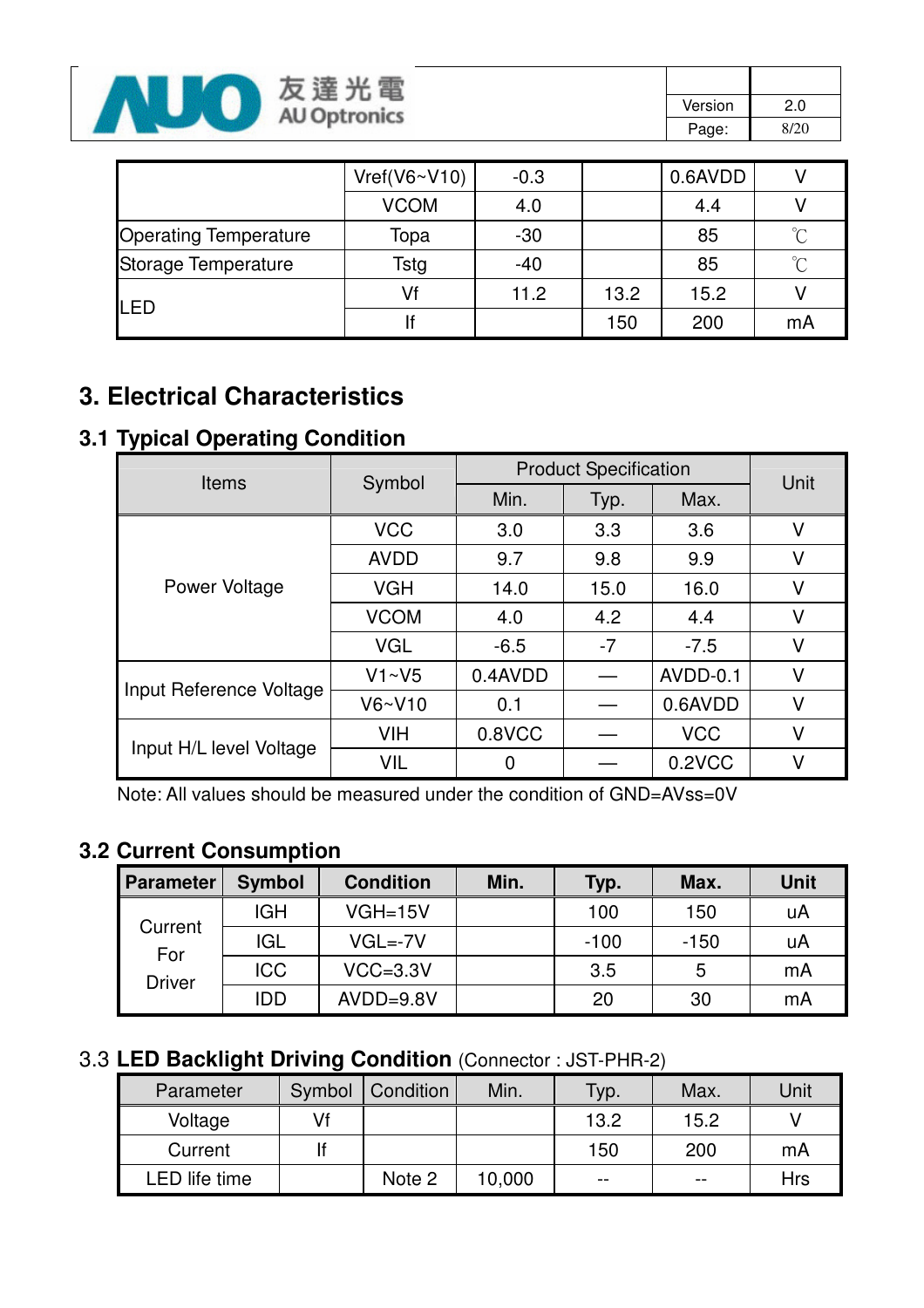

Note 1: Panel surface temperature should be kept less than content of section 2.2. "Absolute maximum ratings"

#### **3.4 AC Timing Condition**

Characteristics (VCC=3.3V, AVDD=9.8V, AVSS=GND=0V, TA=25°C)

| <b>Parameter</b>             | <b>Symbol</b> | Min.           | Typ. | Max. | <b>Unit</b> |
|------------------------------|---------------|----------------|------|------|-------------|
| <b>CLK</b> frequency         | <b>Fclk</b>   |                | 40   | 42   | <b>MHz</b>  |
| CLK pulse width              | <b>Tcw</b>    | 8              |      |      | ns          |
| Data set-up time             | Tsu           | 4              |      |      | ns          |
| Data hold time               | Thd           | $\overline{2}$ |      |      | ns          |
| Propagation delay of DIO2/1  | Tphl          | 6              | 10   | 15   | ns          |
| Time for the last data to LD | Tld           | 1              |      |      | Tcw         |
| Pulse width of LD            | Twld          | $\overline{2}$ |      |      | Tcw         |
| Time for LD to DIO1/2        | <b>Tlds</b>   | 5              |      |      | <b>Tcw</b>  |
| POL set-up time              | Tpsu          | 6              |      |      | ns          |
| POL hold time                | <b>T</b> phd  | 6              |      |      | ns          |
| CKV pulse width              | Tckv          | 16             | 28   | 40   | <b>Tcw</b>  |
| <b>STV</b> setup time        | Tsuv          | 400            |      |      | ns          |
| <b>STV</b> hold time         | Thdv          | 400            |      |      | ns          |
| Vertical display start       | Tsv           |                | 3    |      | <b>TDH</b>  |
| Output stable time           | Tst           |                |      | 15   | us          |

Note: The panel is designed to prevent the current leakage for the best display performance. If shorter discharge time is desired when system power off, then extra discharge circuit may be required at customer's side.

### **3.5 Timing Diagrams**

**Operation Mode 1** 

Note 2: The "LED life time" is defined as the module brightness decrease to 50% original brightness at Ta=25°C, If=150mA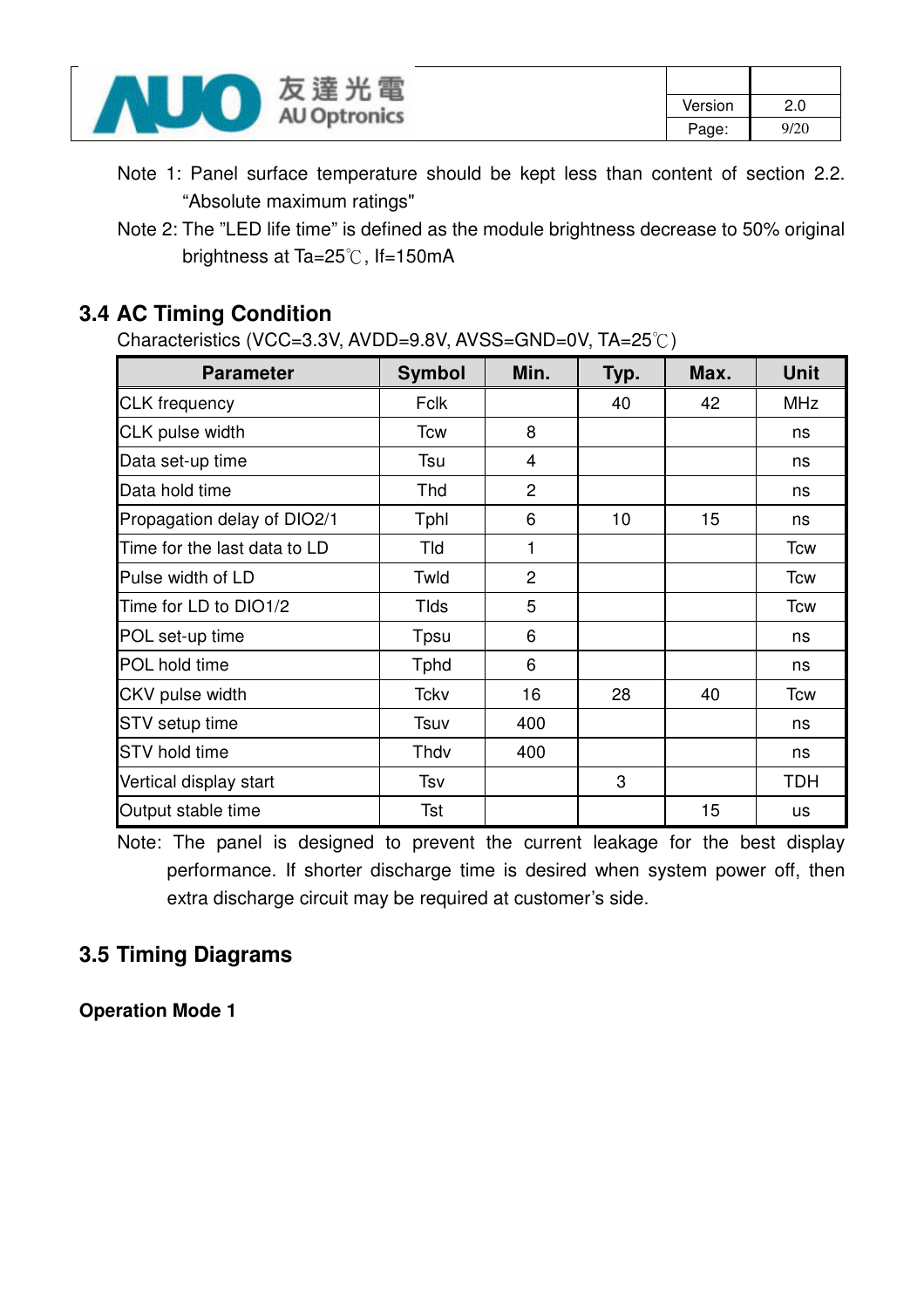| 電<br>達<br>反              |         |       |
|--------------------------|---------|-------|
| 兀<br><b>AU Optronics</b> | Version | 2.0   |
|                          | Page:   | 10/20 |

#### Timing Diagram 1 (CHNSL="1", Default)



#### **Operation Mode 2**



**Horizontal timing**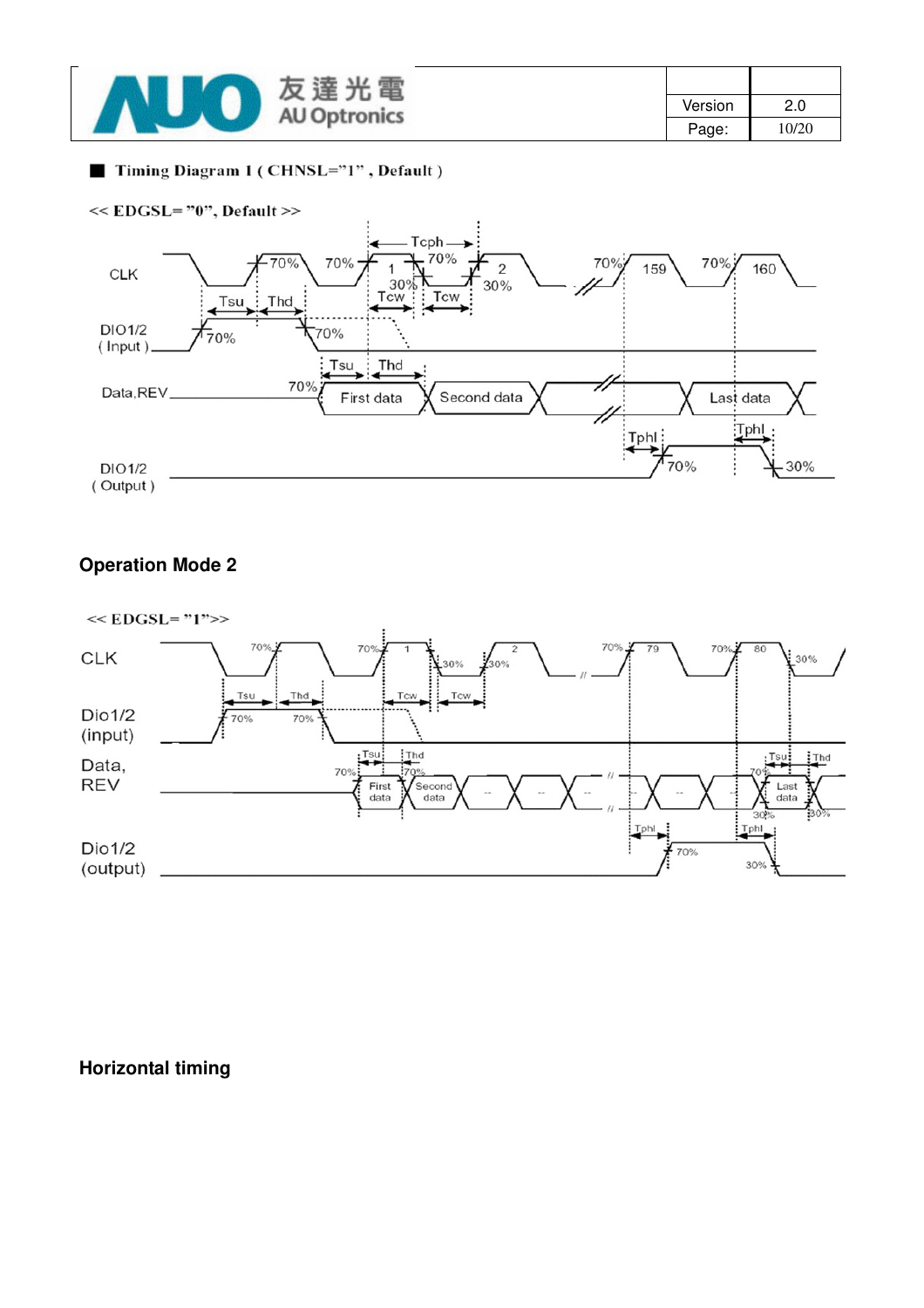

| Version | 2.0   |
|---------|-------|
| Page:   | 11/20 |





#### **Vertical shift clock timing**



**Vertical timing (from up to down)**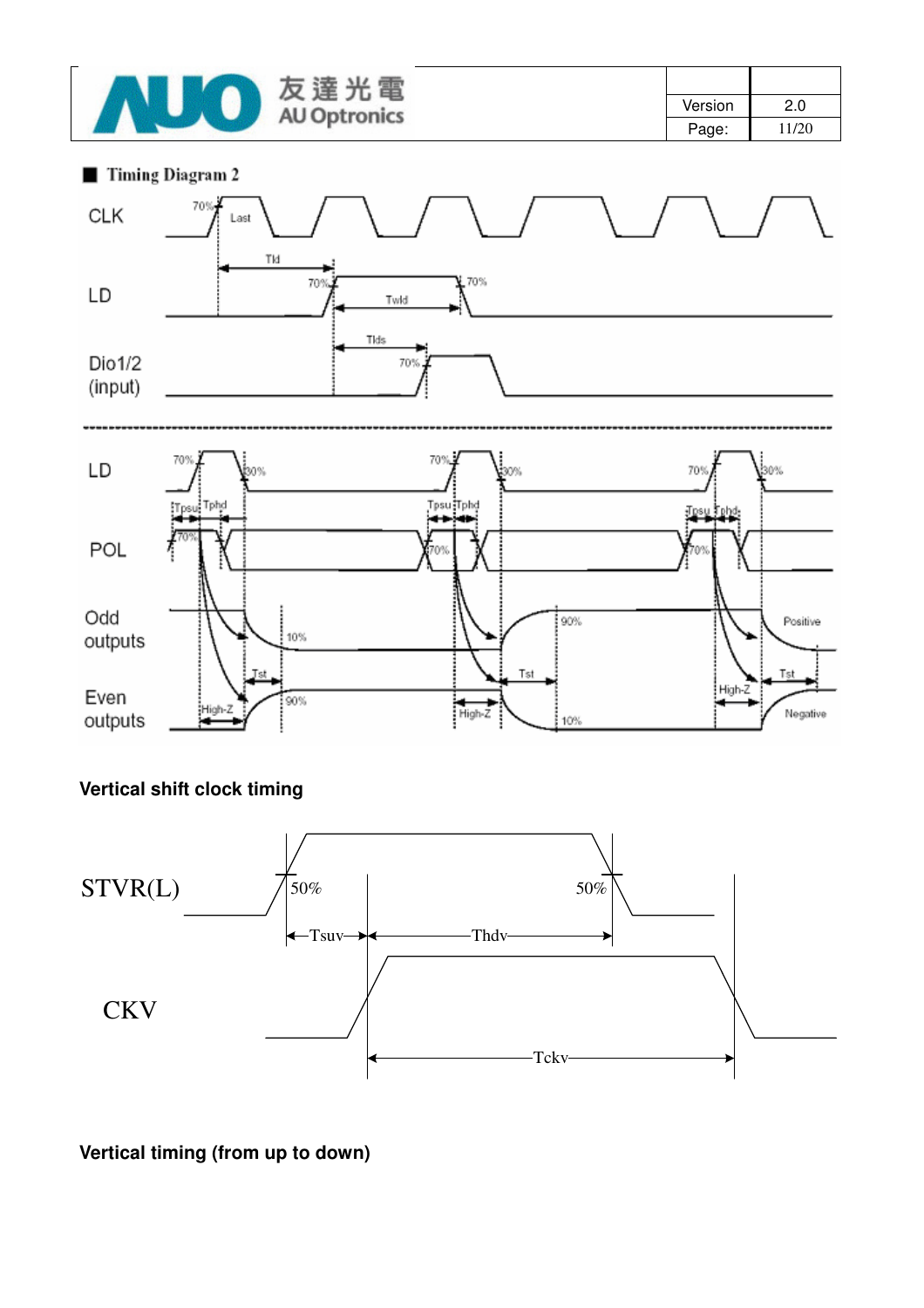|  | 电                   |         |       |
|--|---------------------|---------|-------|
|  | <b>AU Optronics</b> | Version | 2.0   |
|  |                     | Page:   | 12/20 |

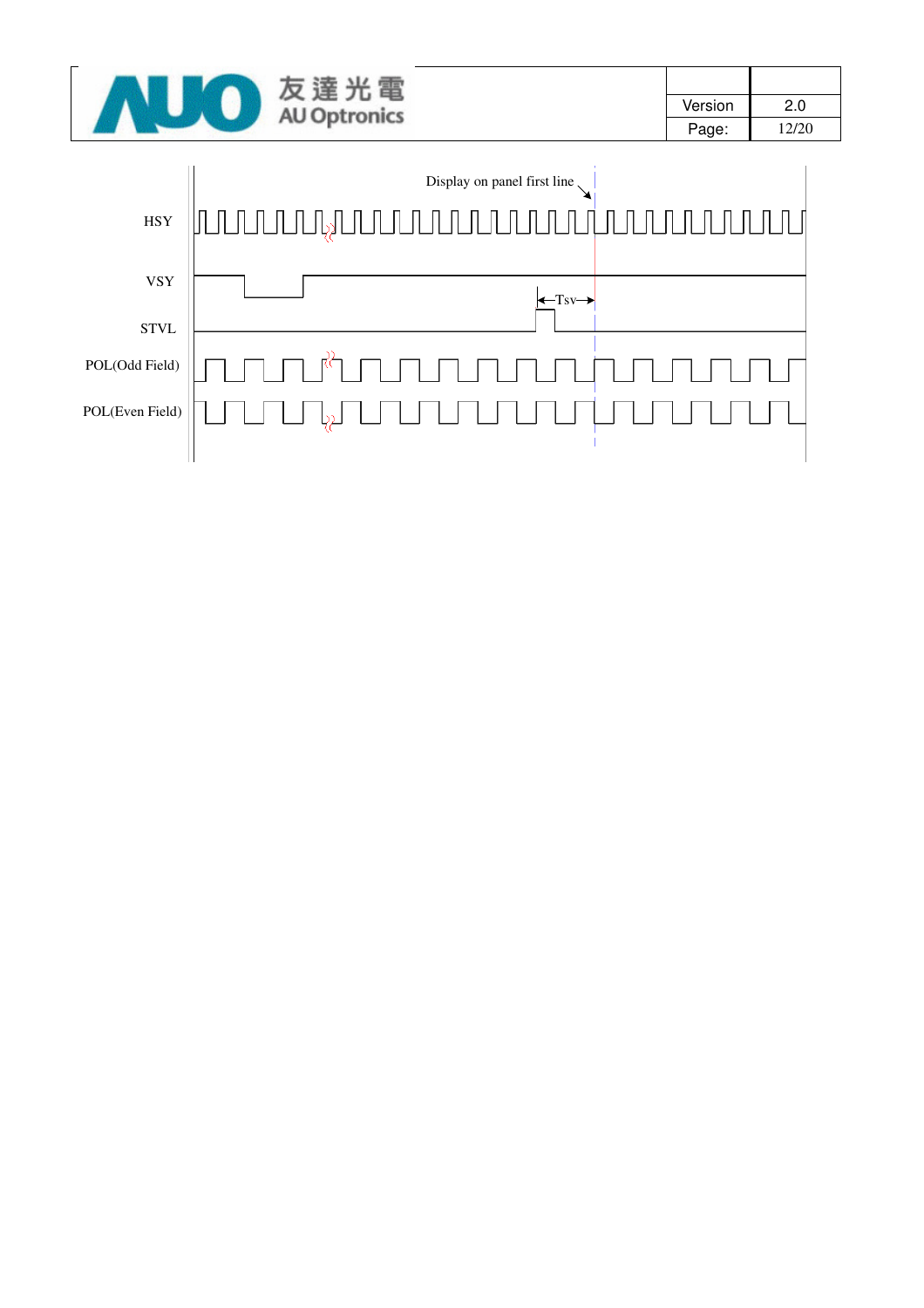

| Version | 2.0   |
|---------|-------|
| Page:   | 13/20 |

## **4. Optical Specifications**

| Item               |               | <b>Symbol</b> | <b>Condition</b>              | Min.                         | Typ. | Max.                         | <b>Unit</b>              | <b>Remark</b> |
|--------------------|---------------|---------------|-------------------------------|------------------------------|------|------------------------------|--------------------------|---------------|
| Response time      | Rise          | Tr            | $\theta = 0$ °                |                              | 6    | 10                           | ms                       | Note $3,5$    |
|                    | Fall          | <b>Tf</b>     |                               | $\qquad \qquad \blacksquare$ | 10   | 20                           | ms                       |               |
| Contrast ratio     |               | <b>CR</b>     | At optimized<br>Viewing angle | 200                          | 300  |                              | $\overline{\phantom{a}}$ | Note 4, 5     |
|                    | Top           |               |                               | 30                           | 40   |                              |                          |               |
| Viewing angle      | <b>Bottom</b> |               |                               | 50                           | 60   |                              | deg.                     | Note 5        |
|                    | Left          |               | $CR \ge 10$                   | 50                           | 60   |                              |                          |               |
|                    | Right         |               |                               | 50                           | 60   |                              |                          |               |
|                    | Top           |               |                               | 40                           | 50   |                              |                          |               |
|                    | <b>Bottom</b> |               |                               | 60                           | 70   |                              |                          |               |
| Viewing angle      | Left          |               | $CR \ge 5$                    | 60                           | 70   |                              | deg.                     | Note 5        |
|                    | Right         |               |                               | 60                           | 70   |                              |                          |               |
| <b>Brightness</b>  |               | $Y_L$         | If=150mA,25 $°C$              | 300                          | 400  | $\qquad \qquad \blacksquare$ | nit                      | Note 6        |
|                    |               | X             | $\theta = 0$ °                | 0.26                         | 0.31 | 0.36                         |                          |               |
| White chromaticity |               | y             | $\theta = 0$ °                | 0.29                         | 0.34 | 0.39                         |                          | Note 6        |

Note 1 : Ambient temperature =  $25^{\circ}$ C, and lamp current If = 150 mA. To be measured in the dark room.

Note 2 :To be measured on the center area of panel with a viewing cone of 1" by Topcon luminance meter BM-5A, after 10 minutes operation.

Note 3: Definition of response time:

The response time is defined as the time interval between the 10% and 90% of amplitudes. The output signals of photo detector are measured when the input signals are changed from "black" to "white"(falling time) and from "white" to "black"(rising time).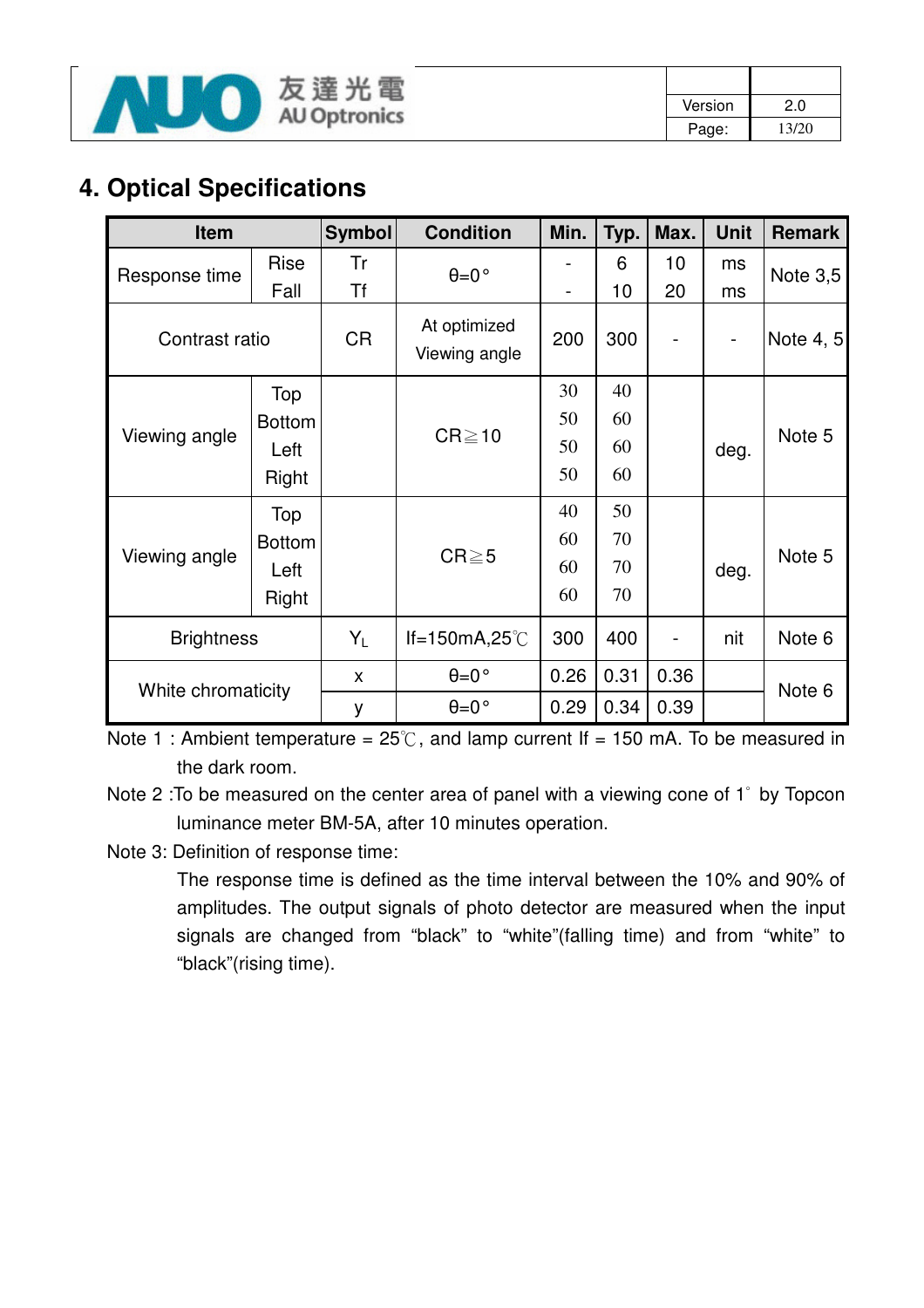| 電<br>,,,,<br>及<br>涯      |         |       |
|--------------------------|---------|-------|
| 兀<br><b>AU Optronics</b> | Version | 2.0   |
|                          | Page:   | 14/20 |



Note 4. Definition of contrast ratio:

Contrast ratio is calculated with the following formula.

Photo detector output when LCD is at "White" state

Contrast ratio (CR)= Photo detector output when LCD is at "Black" state

Note 5. White Vdata=V5 or V6

Black Vdata=V1 or V10

(For definition of V1, V5, V6 & V10, please refer to section 9.1)

The 100% transmission is defined as the transmission of LCD panel when all the input terminals of module are electrically opened.

- Note 6. Brightness and White Chromaticity are measured at the center area of the panel at white frame.
- Note 7. For definition of viewing angle please refer to figure as below.

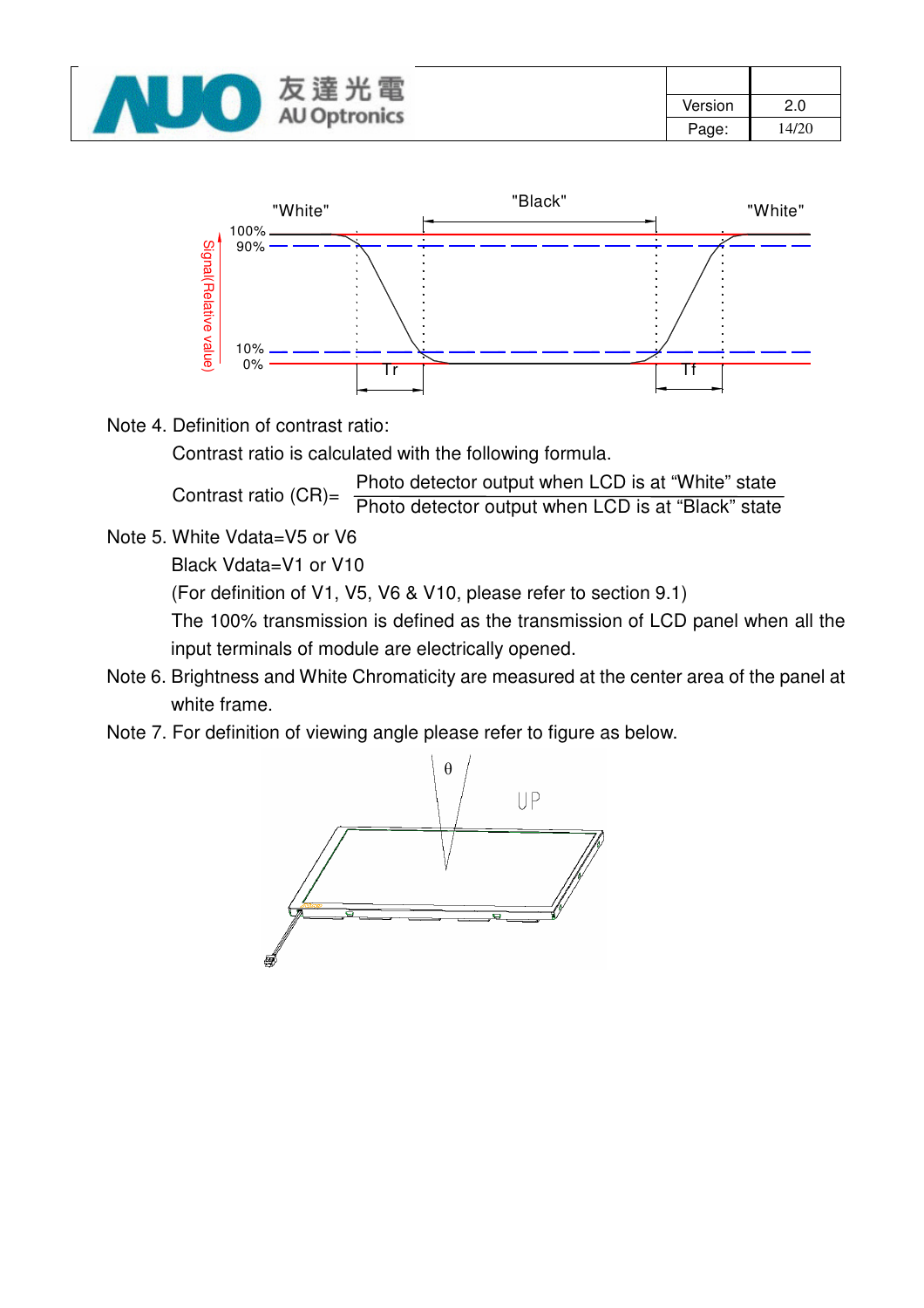

| Version | 2.0   |
|---------|-------|
| Page:   | 15/20 |

# **5. Reliability Test Items**

| No.            | Test items               | Conditions                                                        |  | Remark            |                    |
|----------------|--------------------------|-------------------------------------------------------------------|--|-------------------|--------------------|
| 1              | High temperature storage | Ta= $85^{\circ}$ C<br>240Hrs                                      |  |                   |                    |
| $\overline{2}$ | Low temperature storage  | Ta= $-40^{\circ}$ C                                               |  | 240Hrs            |                    |
| 3              | High temperature         | Ta= $85^{\circ}$ C                                                |  | 240Hrs            |                    |
| 4              | Low temperature          | Ta= $-30^{\circ}$ C                                               |  | 240Hrs            |                    |
| 5              | High temperature and     | Ta= $60^{\circ}$ C, 90% RH                                        |  | 240Hrs            | Operation          |
| 6              | Heat shock               | -30°C~85°C/100 cycles 1Hrs/cycle                                  |  |                   | Non-operation      |
| $\overline{7}$ | Electrostatic discharge  | $\pm 200V, 200pF(0\Omega)$ , once for each terminal Non-operation |  |                   |                    |
|                |                          | Frequency range                                                   |  | 8~33.3Hz          |                    |
|                |                          | <b>Stoke</b>                                                      |  | 1.3mm             |                    |
|                |                          |                                                                   |  | 2.9G <sub>1</sub> | <b>JIS</b>         |
| 8              | Vibration                | Sweep                                                             |  | 33.3~400Hz        | D1601,A10          |
|                |                          | Cycle                                                             |  | 15min.            | <b>Condition A</b> |
|                |                          | 2 hours for each direction of X, Z                                |  |                   |                    |
|                |                          | 4 hours for Y direction                                           |  |                   |                    |
|                |                          | 100G, 6ms, $\pm X, \pm Y, \pm Z$                                  |  |                   |                    |
| 9              | Mechanical shock         | 3 times for each direction                                        |  |                   |                    |
|                |                          | Random vibration:                                                 |  |                   |                    |
| 10             | Vibration (with carton)  | $0.015G^2$ /Hz from 5~200Hz                                       |  | IEC 68-34         |                    |
|                |                          | -6dB/Octave from 200~500Hz                                        |  |                   |                    |
| 11             | Drop (with carton)       | Height: 60cm                                                      |  |                   |                    |
|                |                          | 1 corner, 3 edges, 6 surfaces                                     |  |                   |                    |

Note 1: Ta: Ambient temperature.

Note 2: In the standard conditions, there is not display function failure issue occurred. All the cosmetic specification is judged before the reliability stress.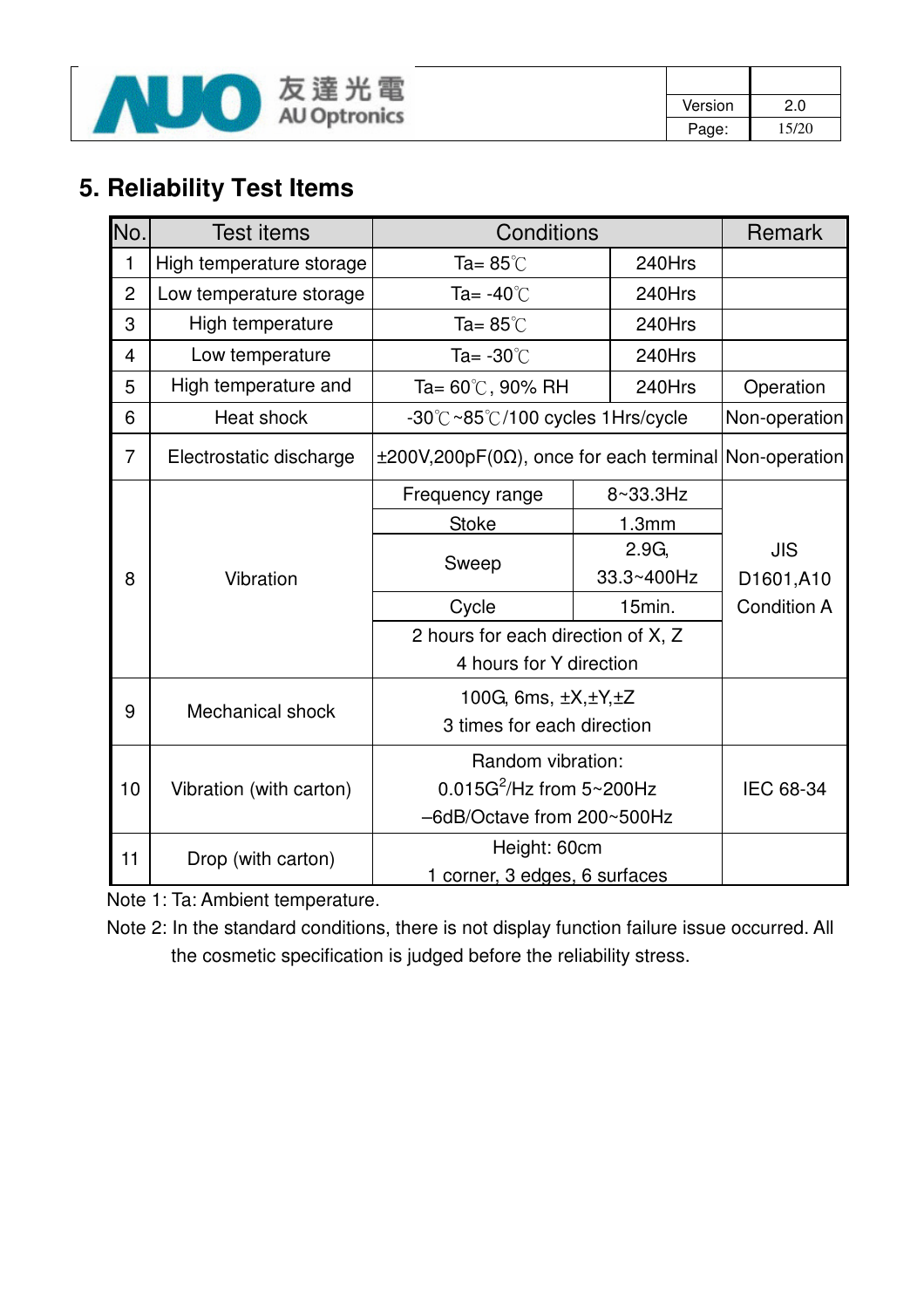

| Version | 2.0   |
|---------|-------|
| Page:   | 16/20 |

## **6. Outline Dimension**

#### **Front View**

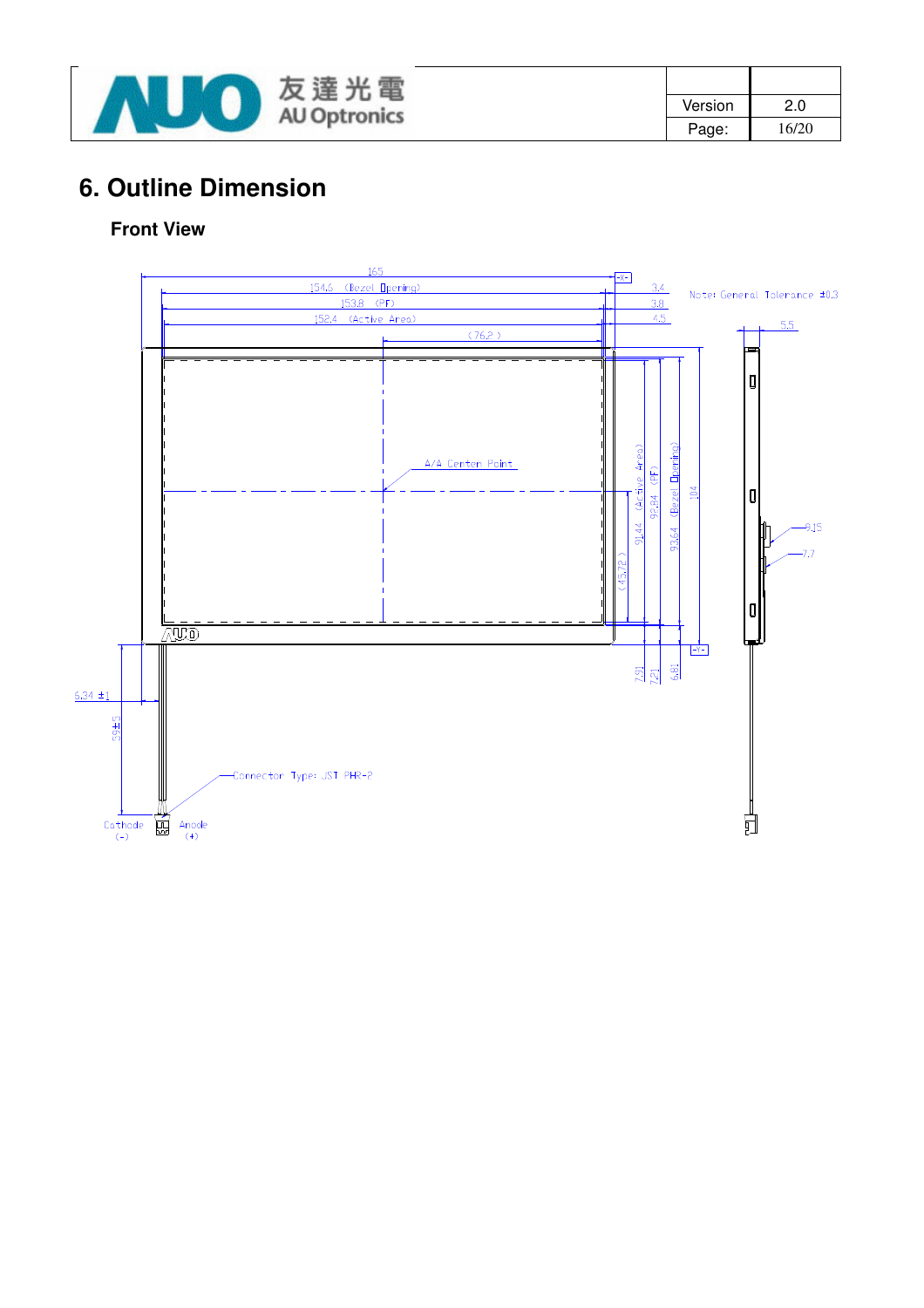

| Version | 2.0   |
|---------|-------|
| Page:   | 17/20 |

#### **Rear View**

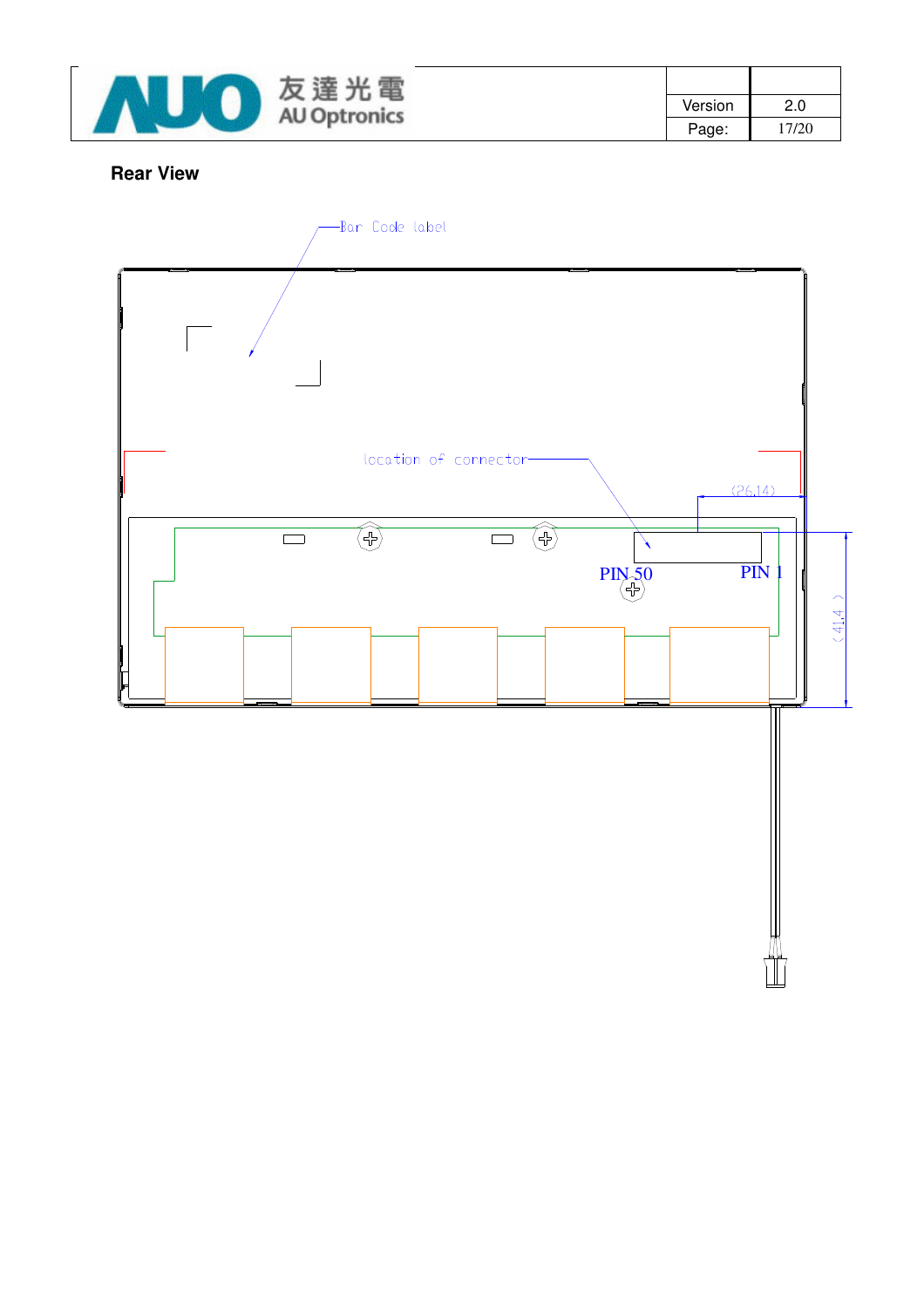

| Version | 2.0   |
|---------|-------|
| Page:   | 18/20 |

# **7. Packing Form**

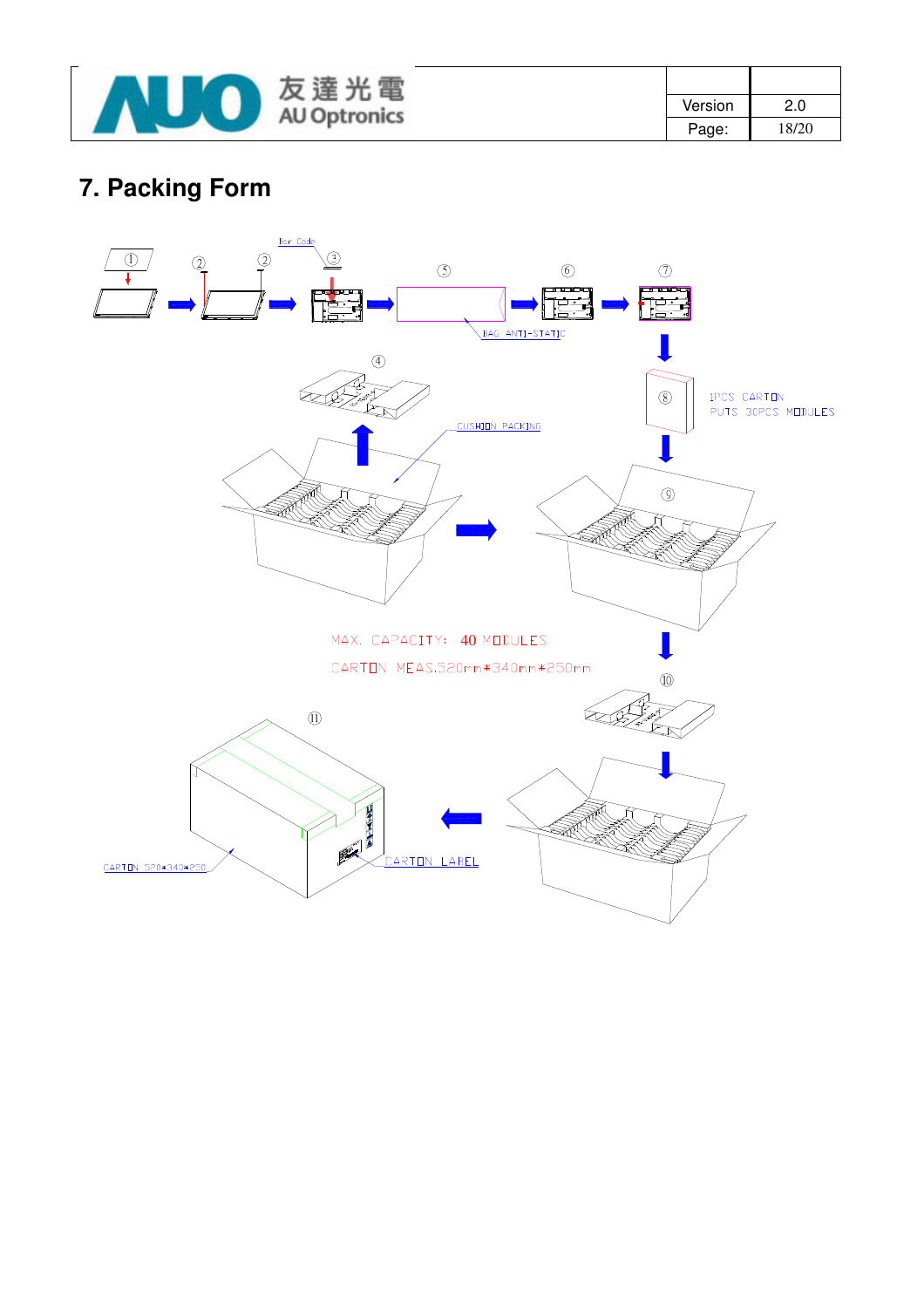

| Version | 2.0   |
|---------|-------|
| Page:   | 19/20 |

## **8. Application Notes**

# **8.1 Typical application circuit**

Gamma circuit:

|     | <b>AVDD</b> | 9.80 |
|-----|-------------|------|
| 00H | V1          | 9.70 |
| 10H | V2          | 8.08 |
| 20H | V3          | 7.56 |
| 30H | V4          | 7.16 |
| 3FH | V5          | 5.93 |
| 3FH | V6          | 4.33 |
| 30H | V7          | 2.88 |
| 20H | V8          | 2.42 |
| 10H | V9          | 1.80 |
| 00H | V10         | 0.10 |